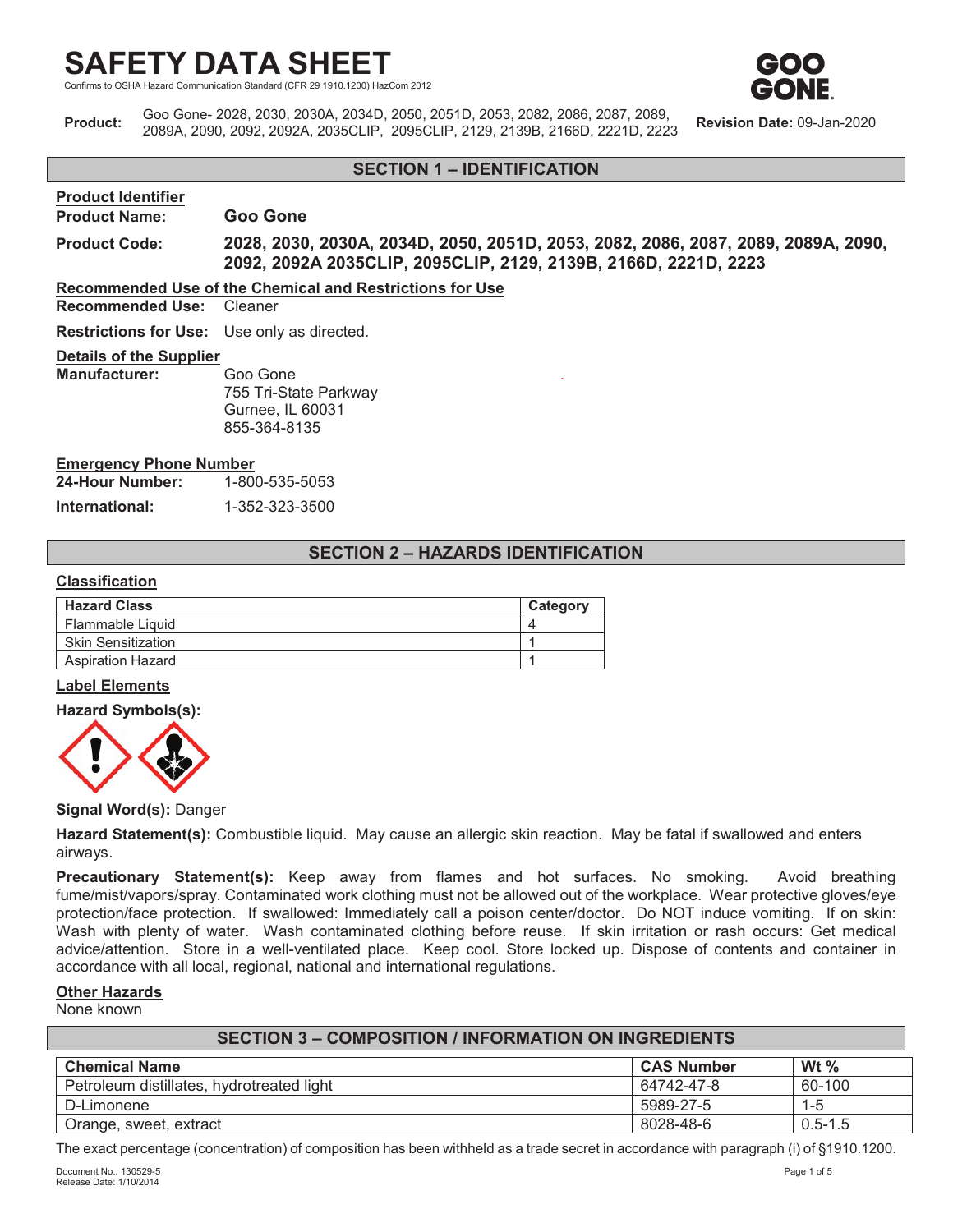Communication Standard (CFR 29 1910.1200) HazCom 2012



**Product:** Goo Gone- 2028, 2030, 2030A, 2034D, 2050, 2051D, 2053, 2082, 2086, 2087, 2089, 2089A, 2090, 2092, 2092A, 2035CLIP, 2095CLIP, 2129, 2139B, 2166D, 2221D, 2223 **Revision Date:** 09-Jan-2020

## **SECTION 4 – FIRST AID MEASURES**

## **First Aid Measures**

**Inhalation:** If breathing is difficult, remove victim to fresh air and keep at rest in a position comfortable for breathing. Get medical advice/attention if you feel unwell.

**Eye Contact:** Rinse immediately with water for at least 15 minutes. Remove contact lenses, if worn. If irritation persists, seek medical attention immediately.

**Ingestion:** If swallowed, do NOT induce vomiting unless directed to do so by medical personnel. Never give anything by mouth to an unconscious person. Get medical advice/attention if you feel unwell.

**Skin:** In case of contact, immediately flush skin with plenty of water. Remove contaminated clothing and shoes. Wash with soap and water. If irritation persists, seek medical attention.

#### **Most Important Symptoms and Effects (Acute and Delayed)**

**Inhalation:** May cause respiratory track irritation.

**Eye Contact:** May cause eye irritation. Symptoms may include discomfort or pain, excess blinking and tear production, with possible redness and swelling.

**Ingestion:** May be harmful if swallowed. May cause stomach distress, nausea or vomiting.

**Skin:** May cause skin irritation. Symptoms may include redness, drying, defatting and cracking of the skin. May cause sensitization by skin contact.

#### **Indication of any Immediate Medical Attention and Special Treatment Needed**

**Note to Physician:** Treat symptomatically.

## **SECTION 5 – FIRE FIGHTING MEASURES**

#### **Extinguishing Media**

**Suitable:** Treat for surrounding material.

**Unsuitable:** None known.

#### **Specific Hazards Arising from Chemical**

Products of combustion include but are not limited to: oxides of carbon.

## **Protective Equipment and Precautions for Firefighters**

Keep upwind of fire. Wear full fire fighting turn-out gear (full Bunker gear) and respiratory protection (SCBA). As in any fire, wear self-contained breathing apparatus pressure-demand, MSHA/NIOSH (approved or equivalent) and full protective gear.

## **SECTION 6 – ACCIDENTAL RELEASE MEASURES**

#### **Personal Precautions, Protective Equipment, and Emergency Procedures**

**Personal Precautions:** Use personal protective equipment as required.

**Environmental Precautions:** See Section 12 for ecological information.

## **Methods and Material for Containment and Cleaning Up**

Contain and/or absorb spill with inert material (e.g. sand, vermiculite), then place in a suitable container. Do not flush to sewer or allow to enter waterways. Use appropriate Personal Protective Equipment (PPE). For cleaning up scoop up material and place in a disposal container. Provide ventilation. Wash the area with soap and water.

## **SECTION 7 – HANDLING AND STORAGE**

## **Precautions for Safe Handling**

**Handling:** Keep away from sources of ignition. No smoking. Avoid contact with skin and eyes. Avoid breathing fume/mist/vapors/spray. Do not swallow. Handle and open container with care. When using do not eat, drink or smoke.

**General Hygiene Advice:** Launder contaminated clothing before use. Wash hands before eating, drinking, or smoking.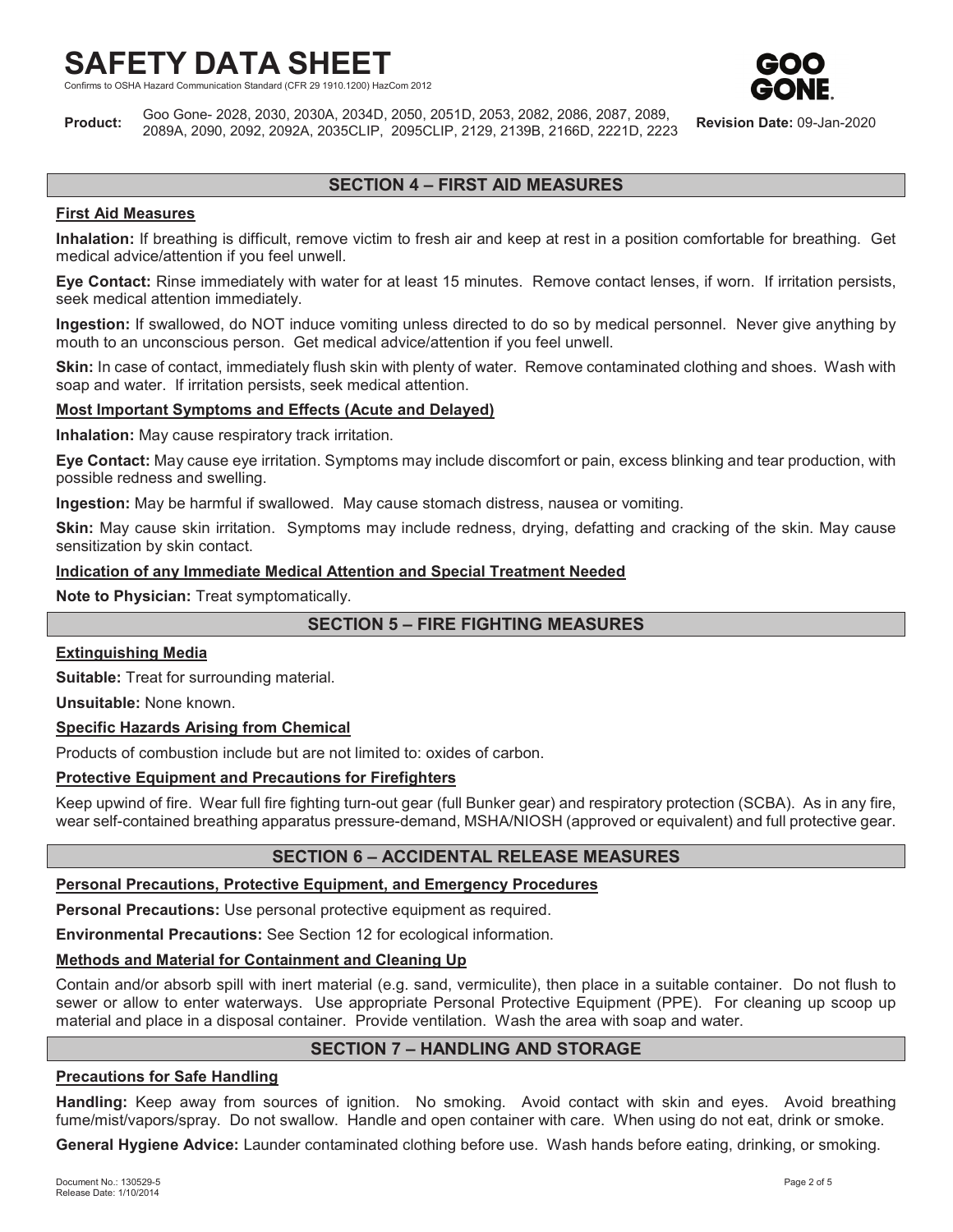ion Standard (CFR 29 1910.1200) HazCom 2012



**Product:** Goo Gone- 2028, 2030, 2030A, 2034D, 2050, 2051D, 2053, 2082, 2086, 2087, 2089, 2089A, 2090, 2092, 2092A, 2035CLIP, 2095CLIP, 2129, 2139B, 2166D, 2221D, 2223 **Revision Date:** 09-Jan-2020

## **Conditions for Safe Storage, Including any Incompatibilities**

**Storage Conditions:** Keep container closed when not in use. Store in a dry, cool, and well-ventilated area. Keep out of reach of children.

**Incompatible Materials:** None known.

## **SECTION 8 – EXPOSURE CONTROLS/PERSONAL PROTECTION**

#### **Control Parameters**

#### **Exposure Guidelines:**

| <b>Chemical Name</b>                                   | <b>ACGIH TLV</b>     | <b>OSHA PEL</b> | <b>NIOSH IDLH</b> |
|--------------------------------------------------------|----------------------|-----------------|-------------------|
| Petroleum distillates, hydrotreated light (64742-47-8) | $200 \text{ ma/m}^3$ | $100$ ppm       | Not available     |
| D-Limonene (5989-27-5)                                 | Not available        | Not available   | Not available     |
| Orange, sweet, extract (8028-48-6)                     | Not available        | Not available   | Not available     |

## **Appropriate Engineering Controls**

Use ventilation adequate to keep exposures (airborne levels of dust, fume, vapor, etc.) below recommended exposure limits.

## **Individual Protection Measures**

**Respiratory Protection:** None required under normal use conditions. In case of insufficient ventilation, wear suitable respiratory equipment.

**Skin and Body Protection:** Wear suitable protective clothing.

**Eye/Face Protection:** Safety glasses or goggles are recommended when using product.

**General Work/Hygienic Practices:** Do not eat, smoke or drink where material is handled, processed or stored. Wash hands carefully before eating or smoking. Handle in accordance with good industrial hygiene and safety practice.

## **SECTION 9 – PHYSICAL AND CHEMICAL PROPERTIES**

**Appearance:** Yellow clear liquid

**Odor:** Citrus

**Odor threshold:** Not determined

**pH:** Not determined

**Melting point/freezing point:** Not determined

**Initial boiling point and boiling range:** Not determined

**Flash point:** 85°C (185°F) TCC

**Evaporation rate:** Not determined

**Flammability (solid, gas):** Flammable

**Upper/lower flammability or explosive limits:** Not determined

**Vapor pressure:** Not determined

**Vapor density:** Not determined

**Relative density:** 0.80

**Solubility(ies):** Not determined

**Partition coefficient (n-octanol/water):** Not determined

**Auto-ignition temperature:** Not determined

**Decomposition temperature:** Not determined

**Viscosity:** Not determined

## **SECTION 10 – STABILITY AND REACTIVITY**

**Reactivity:** Not reactive under normal conditions.

Document No.: 130529-5 Page 3 of 5 Release Date: 1/10/2014 **Chemical stability:** Stable under recommended storage conditions.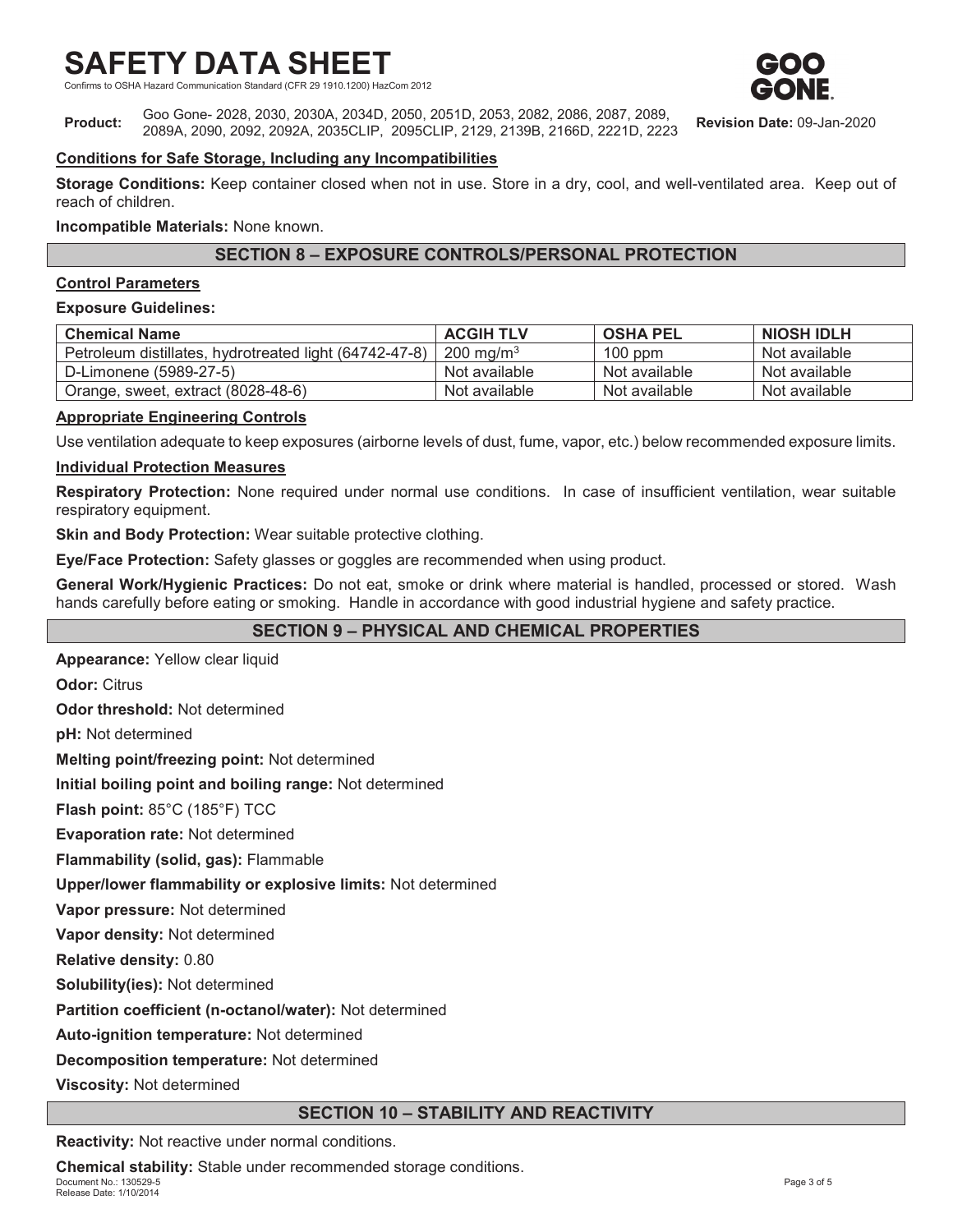Standard (CFR 29 1910.1200) HazCom 2012

**Product:** Goo Gone- 2028, 2030, 2030A, 2034D, 2050, 2051D, 2053, 2082, 2086, 2087, 2089, 2089A, 2090, 2092, 2092A, 2035CLIP, 2095CLIP, 2129, 2139B, 2166D, 2221D, 2223 **Revision Date:** 09-Jan-2020

**Possibility of hazardous reactions:** None under normal use.

**Conditions to avoid:** Heat. Incompatible materials. Sources of ignition.

**Incompatible materials:** None known.

**Hazardous decomposition products:** May include and are not limited to: oxides of carbon.

## **SECTION 11 - TOXICOLOGICAL INFORMATION**

## **Information on Toxicological Effects**

**Likely Routes of Exposure:** Inhalation, skin contact, eye contact, ingestion

## **Information Related to Physical, Chemical, and Toxicological Effects**

See section 4 of this SDS.

## **Delayed and Immediate Effects as well as Chronic Effects from Short and Long-term Exposure**

**Carcinogenicity: NTP:** No **IARC:** No **OSHA:** No

## **Numerical Measures of Toxicity**

| <b>Product</b>   |                     |
|------------------|---------------------|
| ATE (oral)       | $>2000$ mg/kg, rat  |
| ATE (dermal)     | >2000 mg/kg, rabbit |
| ATE (inhalation) | Not available       |

#### **Component Information:**

| <b>Chemical Name</b>                                   | Oral LD50        | <b>Dermal LD50</b>                 | Inhalation LC50        |
|--------------------------------------------------------|------------------|------------------------------------|------------------------|
| Petroleum distillates, hydrotreated light (64742-47-8) | >5000 mg/kg, rat | $>$ 2000 mg/kg, rabbit             | $\ge$ 5.2 mg/l/4h, rat |
| D-Limonene (5989-27-5)                                 | 4400 mg/kg, rat  | 5000 mg/kg, rabbit   Not available |                        |
| Orange, sweet, extract (8028-48-6)                     | >5000 mg/kg, rat | $>5000$ mg/kg, rabbit              | Not available          |

## **SECTION 12 - ECOLOGICAL INFORMATION**

**Ecotoxicity:** Not established

**Persistence and degradability:** Not established

**Bioaccumulative potential:** Not established

**Mobility in soil:** No additional information available

**Other adverse effects:** No additional information available.

## **SECTION 13 – DISPOSAL CONSIDERATIONS**

See section 8 of this SDS for exposure controls and personal protection.

Dispose of the product and container in accordance with all applicable local, state, and federal regulations.

## **SECTION 14 – TRANSPORT INFORMATION**

**Note:** Classification changes based on quantity, packaging, and method of shipment. See current shipping paper for most up to date shipping information.

**DOT (Ground):** Not Regulated- See 49 CFR 173.150(f)(2) as the product is not bulk packaged.

**IATA (Air):** Not Regulated

**IMDG (Vessel):** Not Regulated

## **SECTION 15 – REGULATORY INFORMATION**

All ingredients in this product are listed or are excluded from listing on the US Toxic Substances Act (TSCA) Chemical Substance Inventory.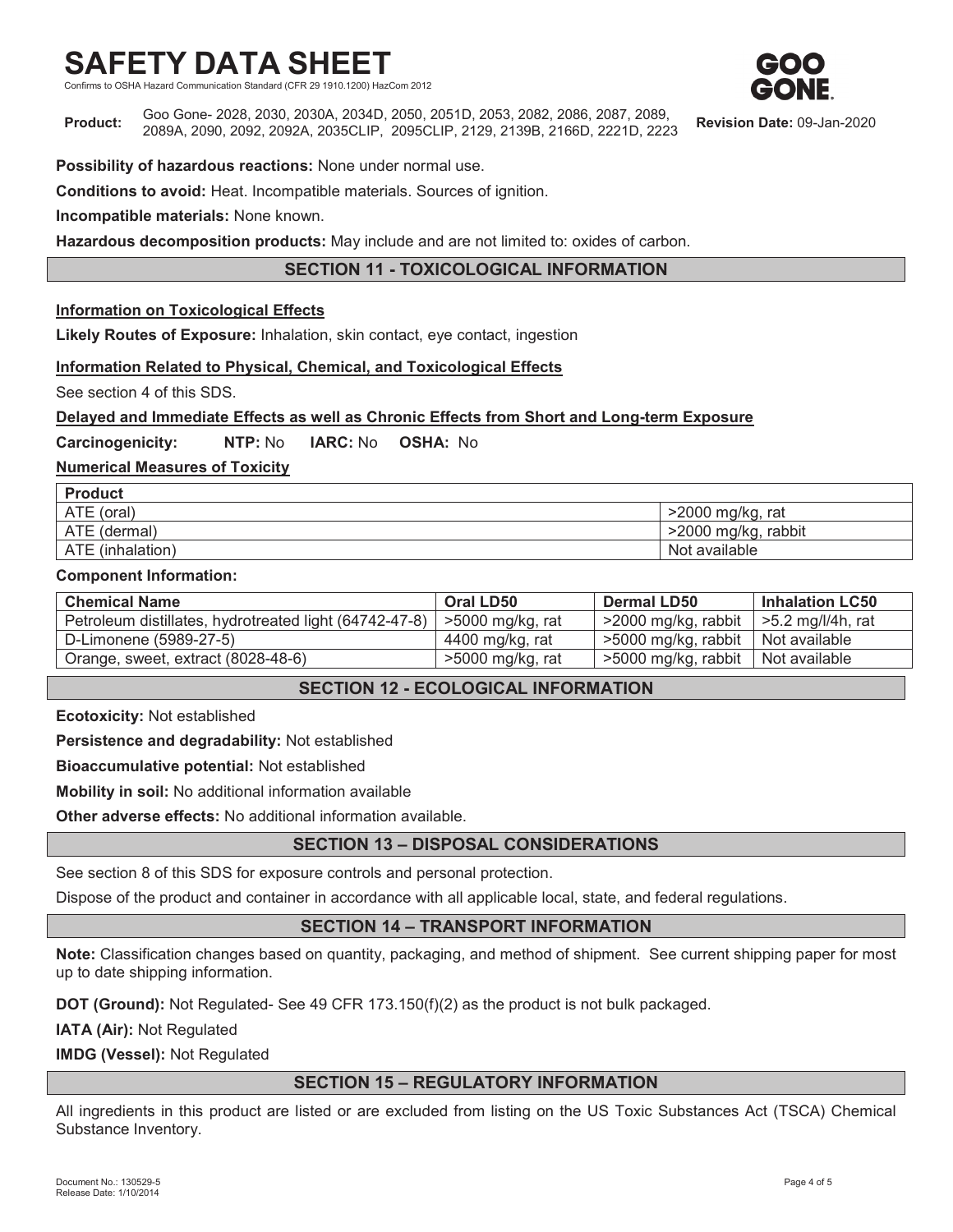consumer use and not found on the product label.

Hazard Communication Standard (CFR 29 1910.1200) HazCom 2012



**Product:** Goo Gone- 2028, 2030, 2030A, 2034D, 2050, 2051D, 2053, 2082, 2086, 2087, 2089, 2089A, 2090, 2092, 2092A, 2035CLIP, 2095CLIP, 2129, 2139B, 2166D, 2221D, 2223 **Revision Date:** 09-Jan-2020

This product is labeled in accordance with regulations administered by the Consumer Product Safety Commission (CPSC). The use pattern and exposure in the workplace are generally not consistent with those experienced by consumers. The requirements of the Occupational Safety and Health Administration (OSHA) applicable to this Safety Data Sheet differ from the requirements of the CPSC and as a result, this SDS may contain additional health hazard information not pertinent to

## **SECTION 16 – OTHER INFORMATION**

**Issue Date:** 23-Aug-2017

**Revision Date:** 09-Jan-2020

The information provided in this Safety Data Sheet is correct to the best of our knowledge, information, and belief at the date of its publication. The information given is designed only as guidance for safe handling, use, processing, storage, transportation, disposal, and release and is not to be considered a warranty or quality specification. The information relates only to the specific material designed and may not be valid for such material used in combination with any other materials or in any process, unless specified in the text.

**End of Safety Data Sheet**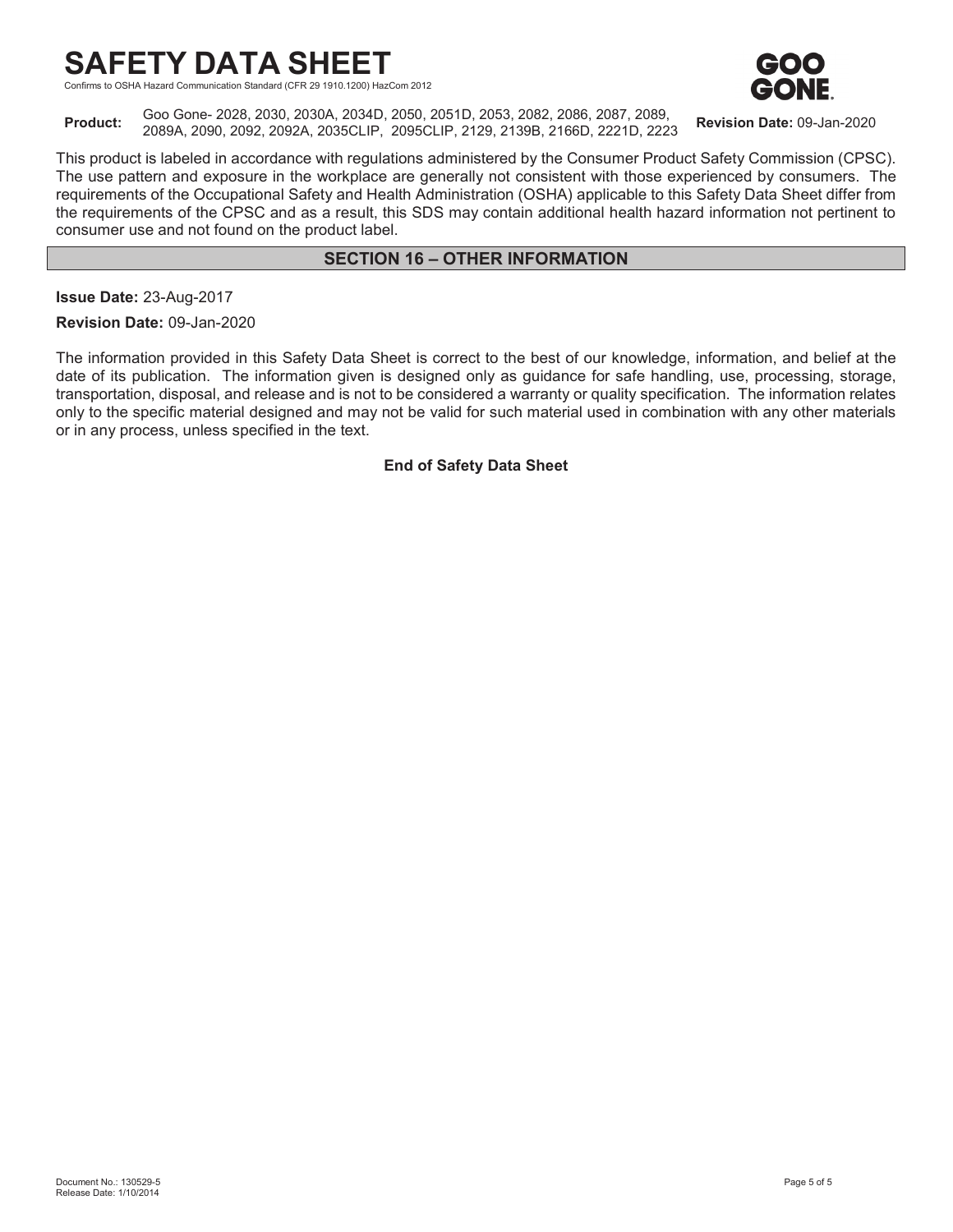Confirma que OSHA Hazard Communication Standard (29 CFR 1910.1200) HazCom 2012



**Producto:** Goo ido- 2028, 2030, 2030A, 2050, 2053, 2082, 2086, 2087, 2089, 2090, 2092, 2035CLIP, 2095CLIP, 2129, 2139B **Fecha de revisión:** 15-abril-2014

## **SECCIÓN 1 - IDENTIFICACIÓN**

#### **Identificador de Producto**

**Nombre de producto: Goo Gone**

## **Código de producto: 2028, 2030, 2030A, 2050, 2053, 2082, 2086, 2087, 2089, 2090, 2092, 2035CLIP, 2095CLIP, 2129, 2139B**

**Uso recomendado del producto químico y restricciones de uso**

Uso recomendado:

**Restricciones de uso:** Utilice únicamente según las indicaciones.

#### **Datos del proveedor**

| <b>Fabricante:</b> | Goo Gone              |
|--------------------|-----------------------|
|                    | 755 Tri-State Parkway |
|                    | Gurnee, IL 60031      |
|                    | 855-364-8135          |
|                    |                       |

**Número de teléfono de emergencia**

**Número 24 horas:** 1-800-535-5053

**Internacional:** 1-352-323-3500

## **SECCIÓN 2 - IDENTIFICACIÓN DE LOS PELIGROS**

.

## **Classification**

| Clase de peligro           | Categoría |
|----------------------------|-----------|
| Liquido inflamable         |           |
| Sensibilización de la Piel |           |
| Peligro de aspiracion      |           |

## **Elementos de la etiqueta**

**Símbolos de peligro (s):**



**Elementos de la etiqueta Símbolos de peligro (s):**

#### **Señal Palabra (s):** Peligro

**Indicación de peligro (s):** Líquido combustible. Puede provocar una reacción alérgica en la piel. Puede ser mortal en caso de ingestión y penetración en las vías respiratorias.

**Consejos de prudencia (s):** Mantener lejos de llamas y superficies calientes. No Fumar. Evite respirar el humo / la niebla / los vapores / el aerosol. Prendas de trabajo contaminadas no se debe permitir salir del lugar de trabajo. Use guantes de protección / protección ocular protección / la cara. En caso de ingestión: Llamar inmediatamente a un centro de veneno / médico. No induzca el vomito. Sí en la piel: Lavar con abundante agua. Lave la ropa contaminada antes de volverla a usar. Si se produce irritación de la piel o sarpullido: Consultar a un médico / atención. Almacenar en un lugar bien ventilado. Mantener la calma. Guardar bajo llave. Eliminar el contenido y el recipiente de acuerdo con las normativas locales, regionales, nacionales e internacionales.

#### **Otros peligros**

Ninguno conocido

| SECCIÓN 3 - COMPOSICIÓN / INFORMACIÓN SOBRE LOS COMPONENTES |            |             |  |  |
|-------------------------------------------------------------|------------|-------------|--|--|
| $Wt\%$<br>Nombre químico<br>Numero de cas                   |            |             |  |  |
| Destilados del petróleo, ligera tratada con hidrógeno       | 64742-47-8 | 60-100      |  |  |
| D-limoneno                                                  | 5989-27-5  | 15          |  |  |
| Orange, dulce, extracto                                     | 8028-48-6  | $0.5 - 1.5$ |  |  |
| Document No.: 130529-5                                      |            | Page 1 of 4 |  |  |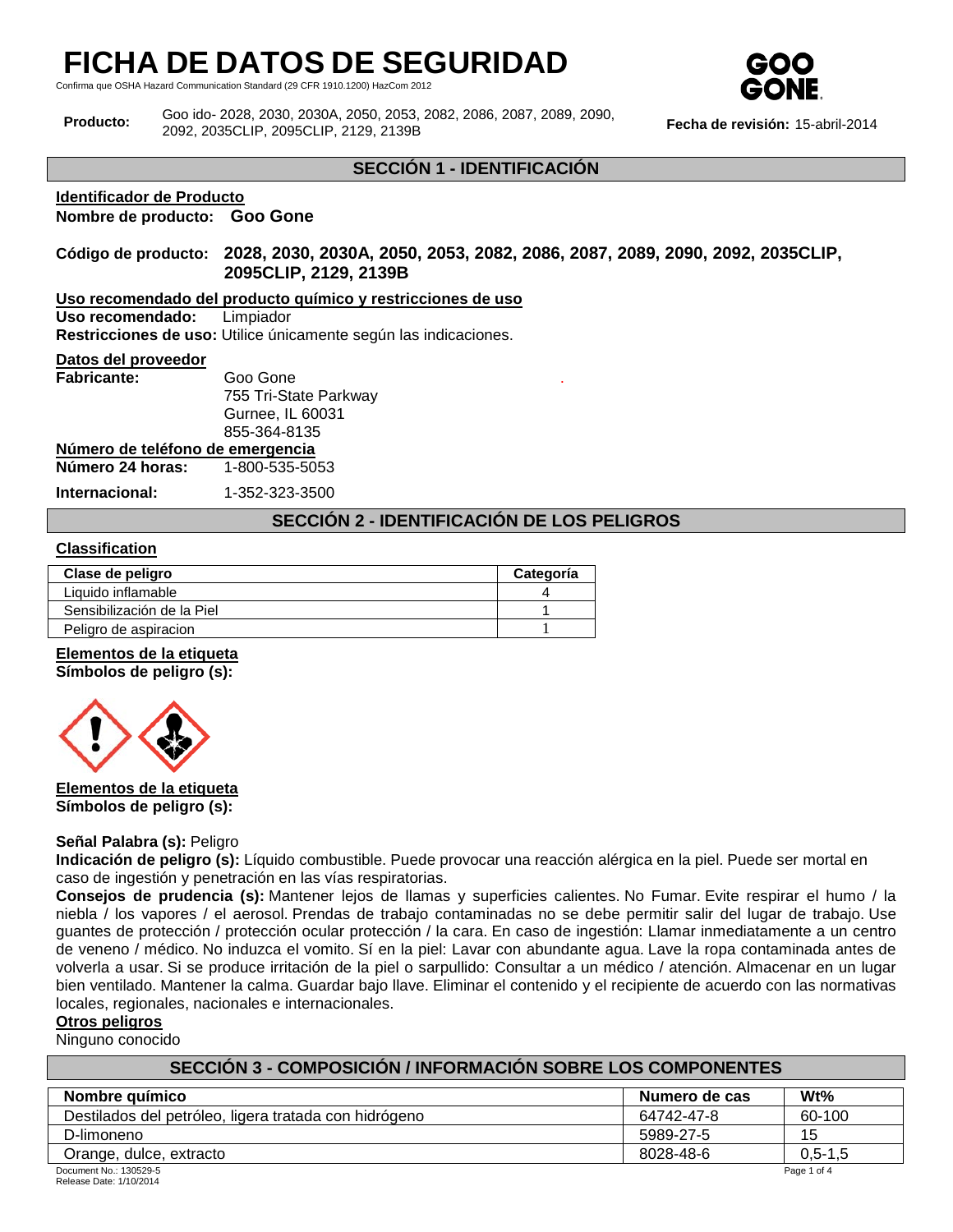Confirma que OSHA Hazard Communication Standard (29 CFR 1910.1200) HazCom 2012



**Producto:** Goo ido- 2028, 2030, 2030A, 2050, 2053, 2082, 2086, 2087, 2089, 2090, 2092, 2035CLIP, 2095CLIP, 2129, 2139B **Fecha de revisión:** 15-abril-2014

The exact percentage (concentration) of composition has been withheld as a trade secret in accordance with paragraph (i) of §1910.1200.

## **SECCIÓN 4 - MEDIDAS DE PRIMEROS AUXILIOS**

## **Medidas de primeros auxilios**

**Inhalación:** Si respira con dificultad, a la víctima al exterior y mantenerla en reposo en una posición confortable para respirar. Consultar a un médico asesoramiento / atención en caso de malestar.

**Contacto con los ojos:** Lavar inmediatamente con agua durante al menos 15 minutos. Quitar las lentes de contacto, si los usa. Si la irritación persiste, busque atención médica inmediatamente.

**Ingestión:** Si se ingiere, no induzca el vómito a menos que lo indique expresamente el personal médico. No dar nada por la boca a una persona inconsciente. Consultar a un médico asesoramiento / atención en caso de malestar.

**Piel:** En caso de contacto, lave con abundante agua. Quítese la ropa y el calzado contaminados. Lavar con agua y jabón. Si la irritación persiste, busque atención médica.

## **Principales síntomas y efectos (agudos y retardados)**

**Inhalación:** Puede irritar las vías respiratorias.

**Contacto con los ojos:** Puede causar irritación en los ojos. Los síntomas pueden incluir molestias o dolor, exceso de parpadeo y lagrimeo, con posible enrojecimiento e hinchazón.

**Ingestión:** Puede ser nocivo en caso de ingestión. Puede causar problemas digestivos, náuseas o vómitos.

**Piel:** Puede causar irritación de la piel. Los síntomas pueden incluir enrojecimiento, deshidratación, sequedad y agrietamiento de la piel. Posibilidad de sensibilización en contacto con la piel.

#### **Indicación de cualquier atención médica inmediata o tratamiento especial necesitados**

**Nota para el médico:** Tratar sintomáticamente.

## **SECCIÓN 5 - MEDIDAS DE LUCHA CONTRA INCENDIOS**

## **Medios de extinción**

**Adecuados:** Tratar el material circundante.

**No adecuados:** No se conoce ninguno.

## **Peligros específicos que presenta Química**

Productos de la combustión incluyen pero no se limitan a: óxidos de carbono.

## **Equipo y Precauciones para los bomberos de protección**

Mantener a barlovento del incendio. Use equipo completo de lucha contra incendios turn-out (su equipo protector) y protección respiratoria (SCBA). Como en cualquier incendio, llevar un aparato de respiración de presión-demanda en sí misma, MSHA / NIOSH (aprobado o equivalente) y equipo de protección completo.

## **SECCIÓN 6: MEDIDAS DE LIBERACIÓN ACCIDENTAL**

## **Precauciones personales, equipo de protección y procedimientos de emergencia**

**Precauciones personales:** Utilícese equipo de protección individual obligatorio.

**Precauciones medioambientales:** Ver sección 12 para información ecológica.

## **Métodos y material de contención y de limpieza**

Contener y / o absorber el derrame con material inerte (arena, vermiculita), y echarlo en un contenedor adecuado. No echar a la alcantarilla o permitir que entre en vías de agua. Utilice equipo de protección personal (EPP) apropiado.Para la limpieza de recoger el material y colóquelo en un contenedor de eliminación. Proporcione ventilación.

## **SECCIÓN 7 - MANEJO Y ALMACENAMIENTO**

## **Precauciones para una manipulación segura**

**Manipulación:** Mantener alejado de fuentes de ignición. No Fumar. Evite el contacto con la piel y los ojos. Evite respirar el humo / la niebla / los vapores / el aerosol. No lo tragues. Manejar y ábrase el recipiente con cuidado. Al usarse no comer, beber o fumar.

**Consejos generales de higiene:** Lave la ropa contaminada antes de usarla. Lavarse las manos antes de comer, beber o fumar.

## **Condiciones de almacenamiento seguro, incluidas posibles incompatibilidades**

**Condiciones de almacenamiento:** Conservar el envase cerrado cuando no esté en uso. Almacene en un lugar seco, fresco y bien ventilado. Mantener fuera del alcance de los niños.

**Materiales incompatibles:** Ninguno conocido.

## **SECCIÓN 8 - CONTROL DE EXPOSICIÓN / PROTECCIÓN PERSONAL**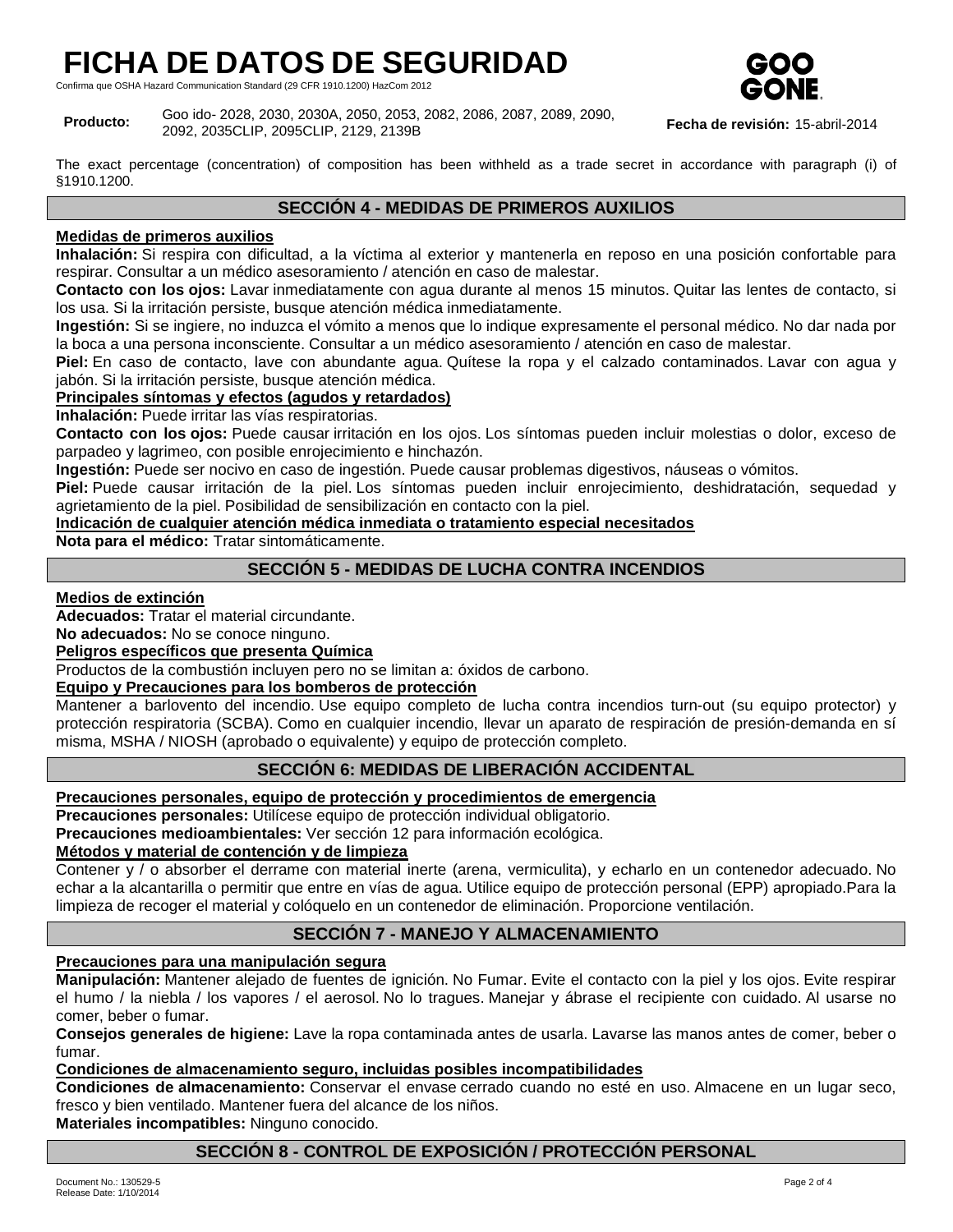Confirma que OSHA Hazard Communication Standard (29 CFR 1910.1200) HazCom 2012



#### **Producto:** Goo ido- 2028, 2030, 2030A, 2050, 2053, 2082, 2086, 2087, 2089, 2090, 2092, 2035CLIP, 2095CLIP, 2129, 2139B **Fecha de revisión:** 15-abril-2014

#### **Los parámetros de control Directrices de exposición:**

| <b>Pricedultes de exposition.</b>                  |                   |                 |                   |
|----------------------------------------------------|-------------------|-----------------|-------------------|
| Nombre químico                                     | <b>INSHT</b>      | <b>OSHA PEL</b> | <b>NIOSH IDLH</b> |
| Destilados del petróleo, luz tratada con hidrógeno |                   |                 | No disponible     |
| $(64742 - 47 - 8)$                                 | 200 mg / m $^{3}$ | $100$ ppm       |                   |
| D-limoneno (5989-27-5)                             | No disponible     | No disponible   | No disponible     |
| Naranja, dulce, extracto (8028-48-6)               | No disponible     | No disponible   | No disponible     |

## **Controles técnicos apropiados**

Usar una ventilación adecuada para mantener las exposiciones (niveles en el aire de polvo, humo, vapor, etc.) por debajo de los límites de exposición recomendados.

## **Medidas de protección individual**

**Protección respiratoria:** No se requiere bajo condiciones normales de uso. En caso de ventilación insuficiente, úsese equipo respiratorio adecuado.

**Piel y del cuerpo:** Usar ropa protectora adecuada.

**Protección de ojos / cara:** Gafas de seguridad o gafas se recomiendan cuando se usa el producto.

**General de Trabajo / prácticas de higiene:** No comer, fumar ni beber donde se maneja, procesa o almacena.Lávese las manos cuidadosamente antes de comer o fumar. Manipular con las precauciones de higiene industrial y prácticas de seguridad.

## **SECCIÓN 9 - PROPIEDADES FÍSICAS Y QUÍMICAS**

**Apariencia:** líquido transparente amarillo **Olor:** Citrus **Umbral de olor:** No determinado **pH:** No determinado

**Punto de fusión / Punto de congelación:** Indeterminado

**Punto de ebullición inicial e intervalo de ebullición:** Indeterminado

**Punto de inflamación:** 85 ° C (185 ° F) TCC

**Tasa de evaporación:** No determinado **Inflamabilidad (sólido, gas):** Inflamable

**Superior / inferior de inflamabilidad o explosión:** No determinado

**Presión de vapor:** Sin determinar

**Densidad de vapor:** Sin determinar

**Densidad relativa:** 0.80

**Solubilidad (es):** No determinado

**Coeficiente de reparto (n-octanol / agua):** No determinado

**Temperatura de autoignición:** indeterminado

**Temperatura de descomposición:** Sin determinar

**Viscosidad:** Sin determinar

## **SECCIÓN 10 - ESTABILIDAD Y REACTIVIDAD**

**Reactividad:** No reactiva bajo condiciones normales.

**Estabilidad química:** Estable bajo las condiciones de almacenamiento recomendadas.

**Posibilidad de reacciones peligrosas:** Nada en condiciones normales de uso.

**Condiciones a evitar:** Calor. Materiales incompatibles. Las fuentes de ignición.

**Materiales incompatibles:** Ninguno conocido.

**Productos de descomposición peligrosos:** Pueden incluír y no están limitados a: Óxidos de carbono.

## **SECCIÓN 11 - INFORMACIÓN TOXICOLÓGICA**

**Información sobre los efectos toxicológicos Vías de exposición:** Inhalación, contacto con la piel, contacto con los ojos, ingestión **Información relacionada a la Física, la Química, y los efectos toxicológicos** Vea la sección 4 de esta FDS. **Efectos retardados e inmediatos, así como efectos crónicos de corto y largo plazo la exposición Carcinogenicidad: NTP: No IARC: No OSHA: No Medidas numéricas de toxicidad**

#### **Producto**